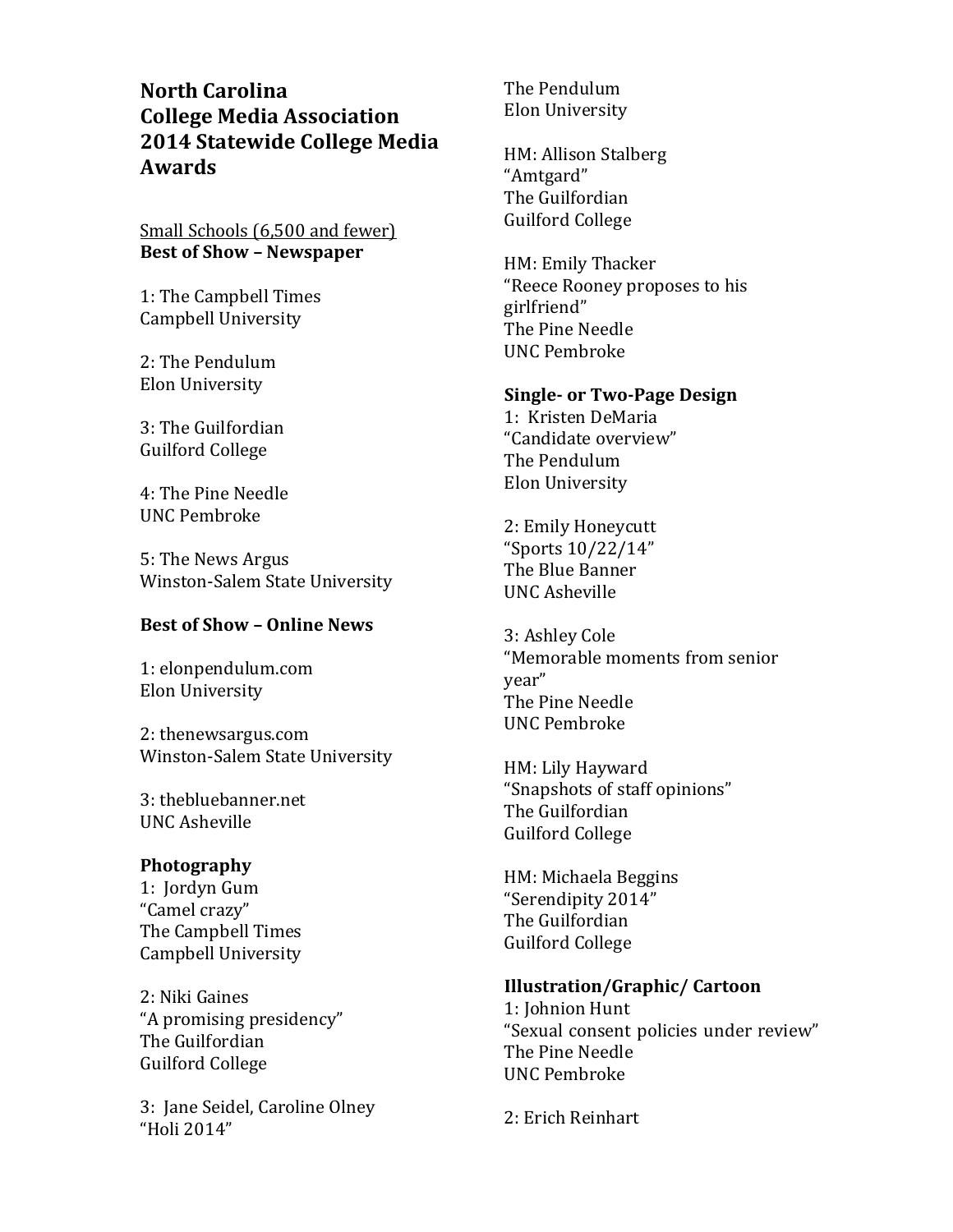"Give a cookie" The Blue Banner UNC Asheville

3: Karlen Lambert "Guilford adjunct professors" The Guilfordian Guilford College

HM: Sabrina Robinson "It's Homecoming y'all!" The News Argus Winston-Salem State University

HM: Grace Raper "Did you know? Quick look at UNCA" The Blue Banner UNC Asheville

# **Multimedia Package**

1: Jonathan Black "Refugees find new home, life in Greensboro" The Pendulum Elon University

2: Veronica Zambran Coffie, Nicole Zelniker, Abraham Kenmore "Climate March: inspiring change, making history" The Guilfordian Guilford College

3: Argus Staff "Second take" The News Argus Winston-Salem State

HM: Kyla Braun, Mercedes Jones, Dupree Bush, Tia Laster "New state-of-the-art STEM building features priceless view of Charlotte's skyline" The Bull's Eye Johnson C. Smith University

HM: Kyra Gemberling "Frozen in time"

The Pendulum Elon University

# **News Writing**

1: Louis Duke & Valerie Procopio "Orange & gay" The Campbell Times Campbell University

2: Jonathan Bym "CARE Resource Center provides help to campus and community" The Pine Needle UNC Pembroke

3: Katrina Robinson & Chelsea Burwell "WSSU election turns ugly after alum sounds off on social media" The News Argus Winston-Salem State University

HM: Michael Papich "Law changes affect youth voting" The Pendulum Elon University

HM: Michael Bodley "Students wary of physical plant backlog" The Pendulum Elon University

# **Feature Writing**

1: Abby Franklin "Atheists nervous about coming out in Southern states" The Pendulum Elon University

2: Juliet Magoon "Shakori Hills: Guilford heads to GrassRoots Festival" The Guilfordian Guilford College

3: Leena Dahal "Swan song: Lake Mary Nell's lonely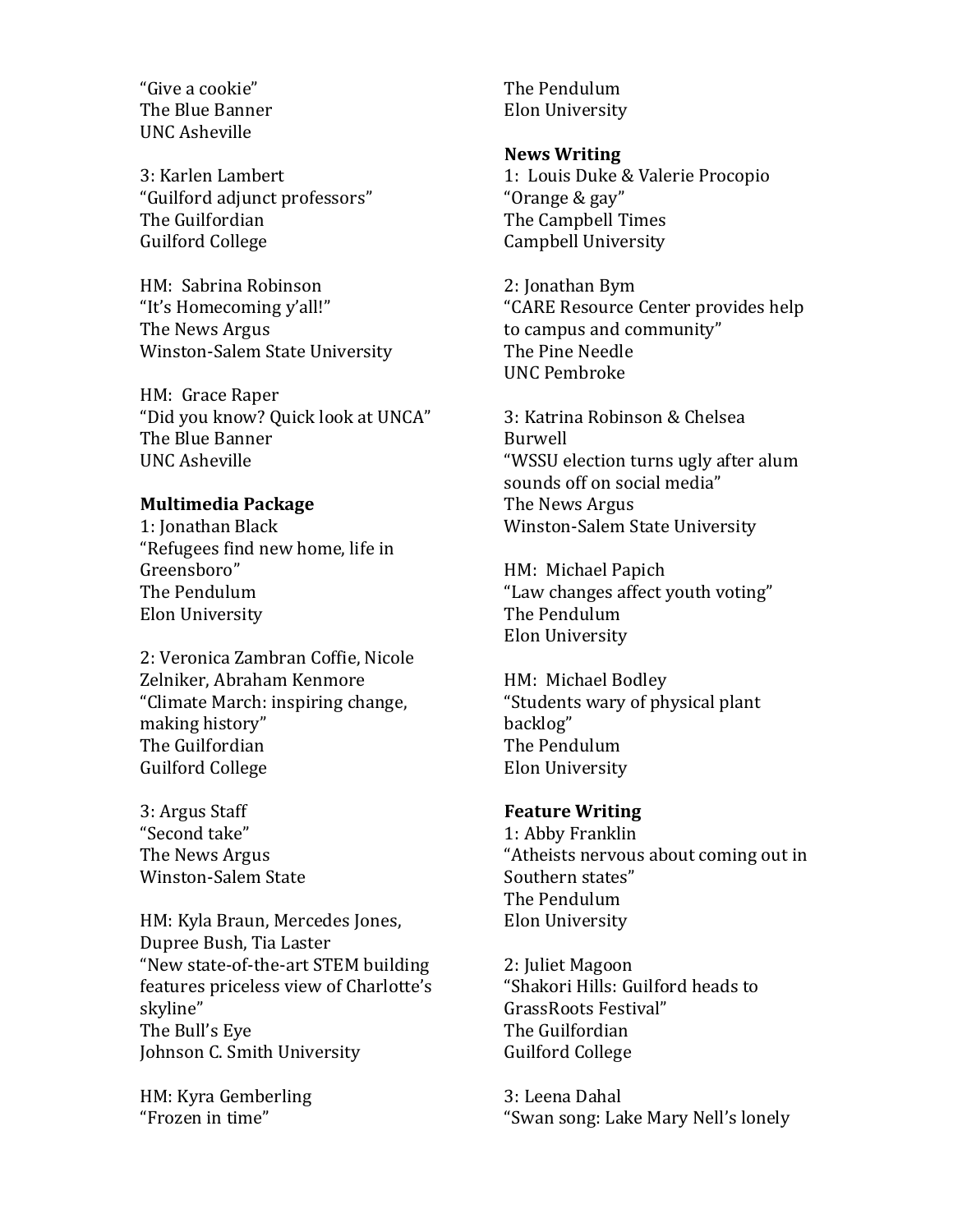long-neck paddles on" The Pendulum Elon University

HM: Matthew Sokol "Three years of Camel Crazy spirit" The Campbell Times Campbell University

HM: Quincy Malesovas "Locally owned Taste of Ethiopia blends spice and culture" The Guilfordian Guilford College

#### **Sports Writing**

1: Shane Richardson "Golden Bulls football team leaders remain focused and committed during losing season" The Bull's Eye Johnson C. Smith University

2: Demetrius Dillard "Livingstone game recap" The News Argus Winston-Salem State University

3: Alex Stradford "Junior Brittany Gwyn grows into her leadership position" The Blue Banner UNC Asheville

HM: Kate Murphy "Nathan Diehl find home with Phoenix soccer" The Pendulum Elon University

HM: Jonathan Bym "Men's basketball shows promise" The Pine Needle UNC Pembroke

**Opinion Writing** 1: Staff

"Addition of LGBTQIA question is right decision" The Pendulum Elon University

2: Kara Fohner "Take back the power: sexual assault, society, and the importance of storytelling" The Clarion Brevard College

3: Katrina Robinson "Cowardly bloggers" The News Argus Winston-Salem State University

HM: Louis Duke, Valerie Procopio "Is Campbell choosing Greek over the greater good?" The Campbell Times Campbell University

HM: Briana Thomas "The world in your hand (in color & 3- D" The Collegian Greensboro College

Literary Magazines **Best of Show** 1: Colonnades Elon University

2: The Broad River Review Gardner-Webb University

3: Agora Belmont Abbey College

4: The Lyre Greensboro College

5:The Aurochs UNC Pembroke

**Poetry** 1: Tommy McDermott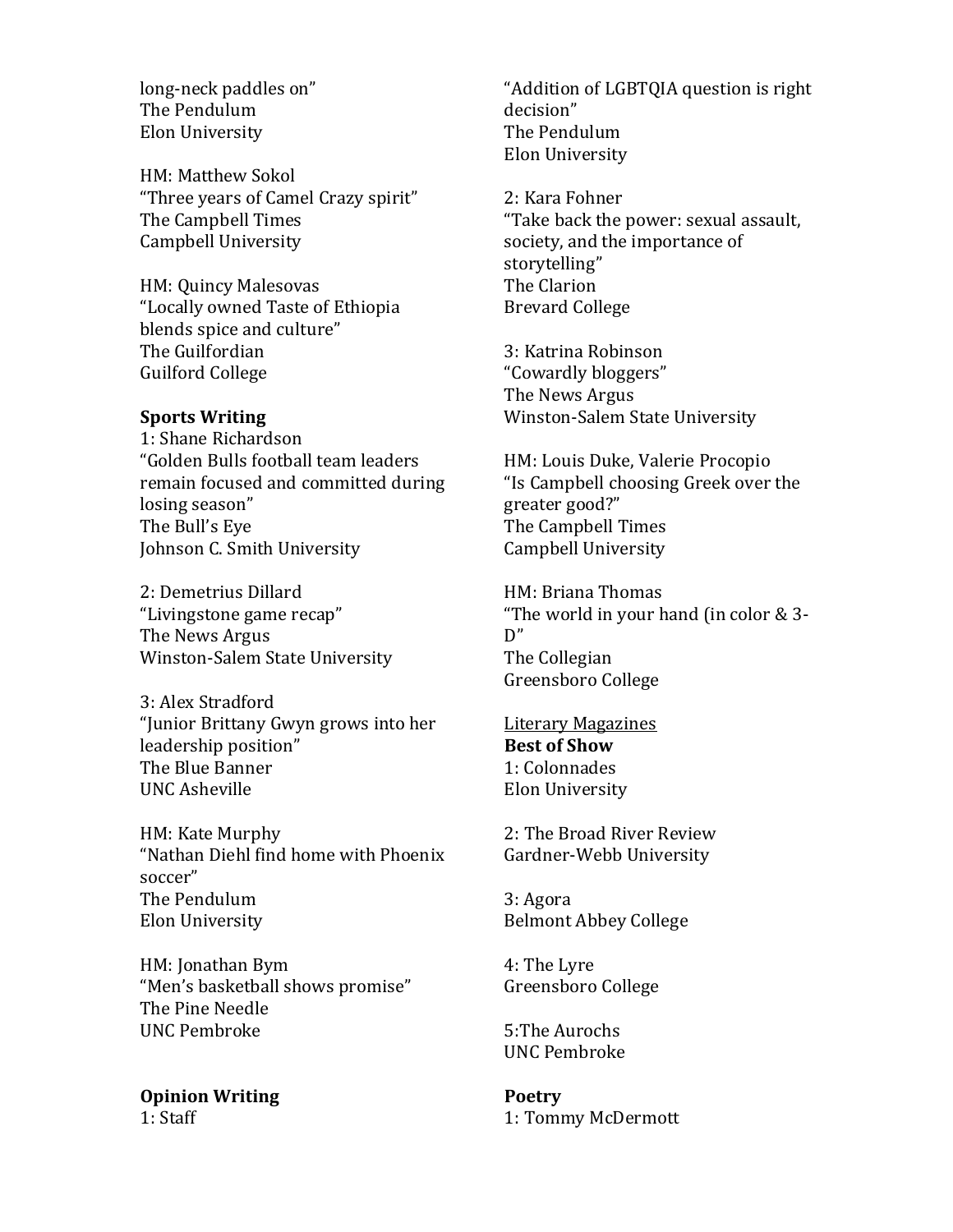"Church Movers" Colonnades Elon University

2: Richard Wilson "Vision" Agora Belmont Abbey College

3: Elizabeth Purvis "Eight Ball" Colonnades Elon University

HM: Dennis Zaragoza "40 Days" Broad River Review Gardner -Webb University

HM: Makayla Esposito "Remembering" Greenleaf Review Guilford College

#### **Nonfiction**

1: David Banks "What We Inherit" Colonnades Elon University

2: Lauren Copper "The Rapture" Colonnades Elon University

3: Whitten Stone "Mama Mountains" Incunabula Salem College

HM: Victoria Clough "The Distance to Jodi" The Lyre Greensboro College

HM: Kelsey Camacho "Arrowheads" Colonnades

Elon University

**Fiction** 1: Brother George Rumley "The Lamp of the Body" Agora Belmont Abbey College

2: Casey Allen "The Affairs of Men" Colonnades Elon University

3:Margaret Chappell "Bruxomania" The Lyre Greensboro College

HM: Autumn Spriggs "Honey" Colonnades Elon University

HM: Ethan Smith "War Games" The Lyre Greensboro College

## **Photography/ Art**

1: Holly Jones "Portfolio" The Lyre Greensboro College

2: Emily Colker "The Swan of Lake Luzern" Agora Belmont Abbey College

3: Tricia Ellis "Untitled" Cadenza Mars Hill College

HM: Kayla Seedig "Disturbance" The Aurochs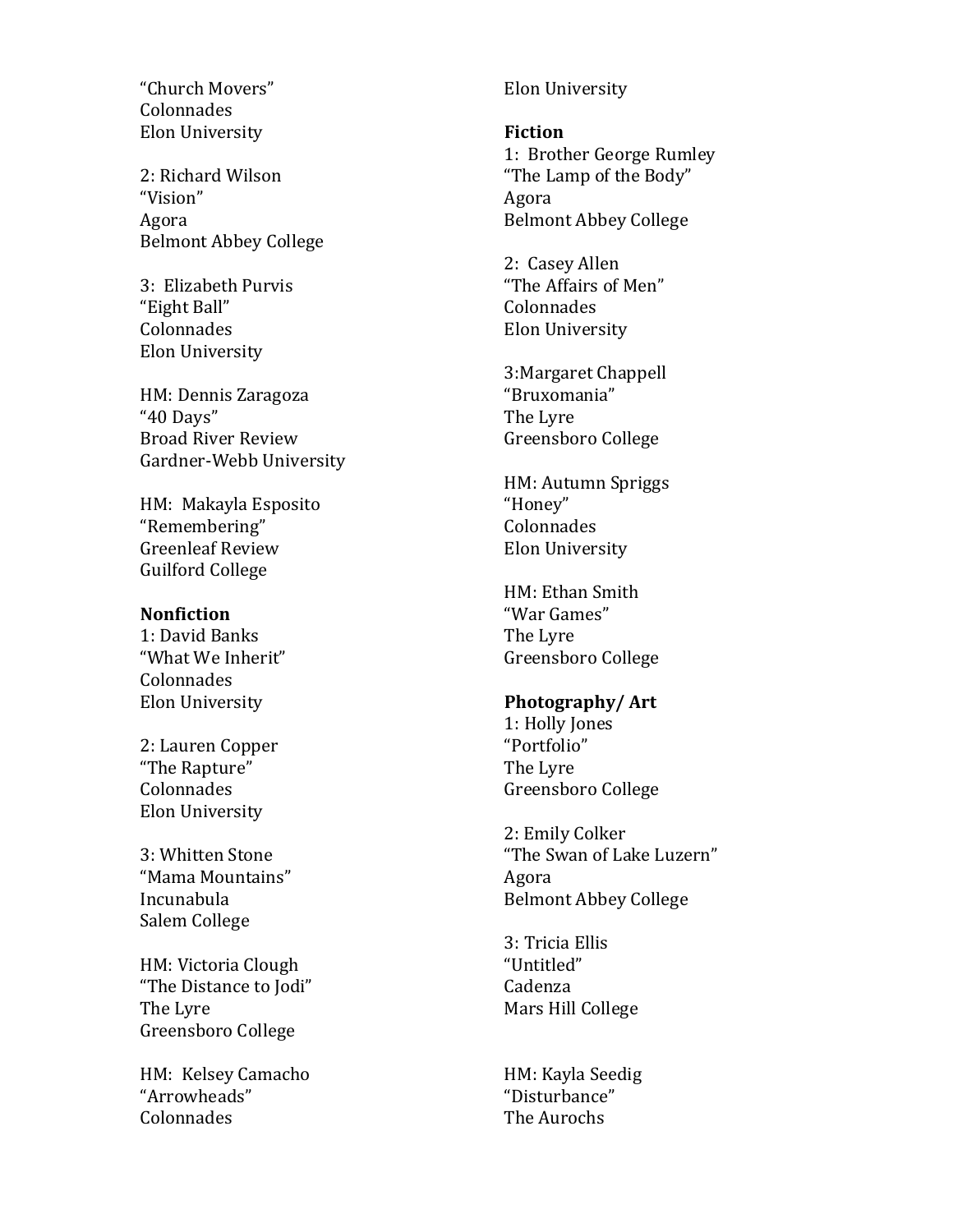## UNC Pembroke

HM: Kaitlyn Kosuda "Blessed Be the Tie that Binds" Life Lines Barton College

### **Two-Page Spread**

1: Chelsey Parsons 54-55 The Aurochs UNC Pembroke

2: Jessica Quah and Julia Fergus 14-15 The Lyre Greensboro College

3: Raven Vergard, Trisha Halsey, Taylor Burchette 22-23 Cadenza Mars Hill College

HM: Melissa Rodriguez and Allison Gibson 8-9 The Lyre Greensboro College

### Large Schools (more than 6,500) **Best of Show – Newspaper**

- 1. The Daily Tar Heel UNC Chapel Hill
- 2. The Appalachian Appalachian State
- 3. Technician N.C. State University

## **Best of Show – Online News**

1: theappalachianonline.com Appalachian State University

- 2: dailytarheel.com UNC Chapel Hill
- 3: theeastcarolinian.com East Carolina University

### **Photography**

1: Justin Perry "From walk-on to start, McElfresh keeps maturing as player" The Appalachian Appalachian State University

2: Joseph Phillips "Q&A sparks controversy at MLK event" Technician N.C. State University

3: Cameron Robert "The beginning of the end" The Daily Tar Heel UNC Chapel Hill

HM: Paul Heckert "High country bass brings the bump to Boone" The Appalachian Appalachian State University

HM: Halle Sinnott "On to playmakers, into the woods" The Daily Tar Heel UNC Chapel Hill

### **Single- or Two-Page Design**

1: Malik Rahili "Earth, wind, fire" The Appalachian Appalachian State

2: Austin Bryan "Obama backs the pack" The Technician N.C. State University

3: Hailey Johns, Charlotte Moore, Alicia Taylor "A little lowkey" The Daily Tar Heel UNC Chapel Hill HM: Mary Burke "The food issue" The Daily Tar Heel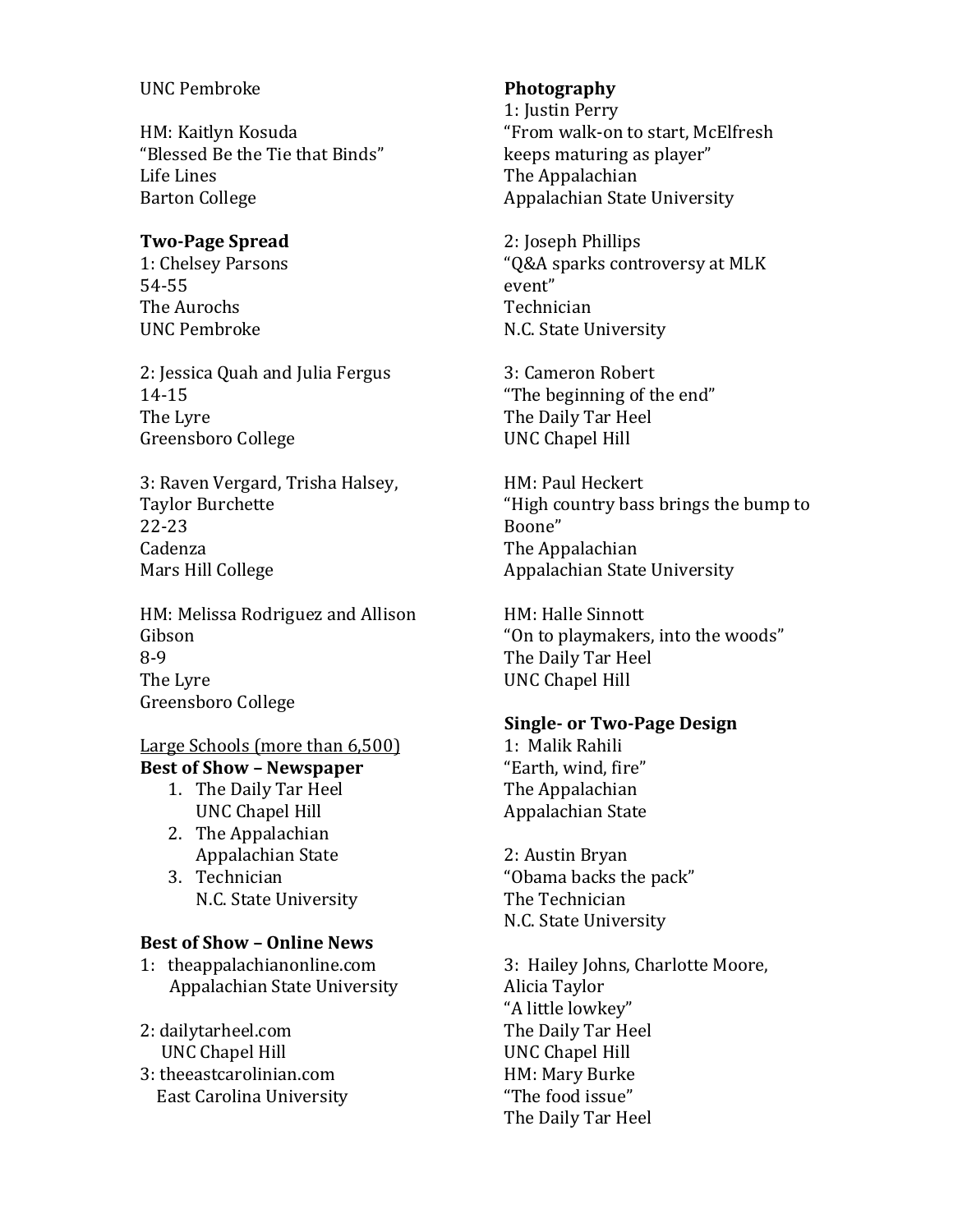#### UNC Chapel Hill

HM: Staff "Greatest Homecoming on Earth" The A&T Register N.C. A&T State University

## **Illustration/Graphic/ Cartoon**

1: Andrew David Cox "The Bible Belt (of equality)" The Appalachian Appalachian State University

2: Malik Rahili "Yik yapp" The Appalachian Appalachian State University

3: Daniel Lockwood "What's keeping construction crews on the quad this year" The Daily Tar Heel UNC Chapel Hill

HM: Taylor Wilson "GHOE info-map" The A&T Register N.C. A&T State University

HM: Davis Leonard "The Dalai Llama" The Technician N.C. State University

## **Multimedia Package**

1: Staff "Tar Heels defeat Blue Devils 74-66" The Daily Tar Heel UNC Chapel Hill

2: Rebecca Brown "Appalachian State professors read 'Rate my Professor'" The Appalachian Appalachian State University

3: Chris Deverell and Jackson Helms "Harvest Boone Community Outreach Festival" The Appalachian Appalachian State University

HM: Amanda Lalezarian and Gabriella Cirelli "What do you find sexy" The Daily Tar Heel UNC Chapel Hill

HM: Fouad Abou-Rizk "Beard of the week: Travis Slaughter" The Appalachian Appalachian State

### **News Writing**

1: Amanda Albright "More evidence emerges on Jan Boxill" The Daily Tar Heel UNC Chapel Hill

2: Jake Moser "'Devastating' cuts" Technician N.C. State University

3: Leah Komada "Whistleblower" The Daily Tar Heel UNC Chapel Hill

HM: Samantha Sabin "'Sugar Baby' work offsets college costs" The Daily Tar Heel UNC Chapel Hill

HM: Grace Wang "Students raise concerns over computer science investigation" The Chronicle Duke University

**Feature Writing** 1: Sarah Brown, Hayley Fowler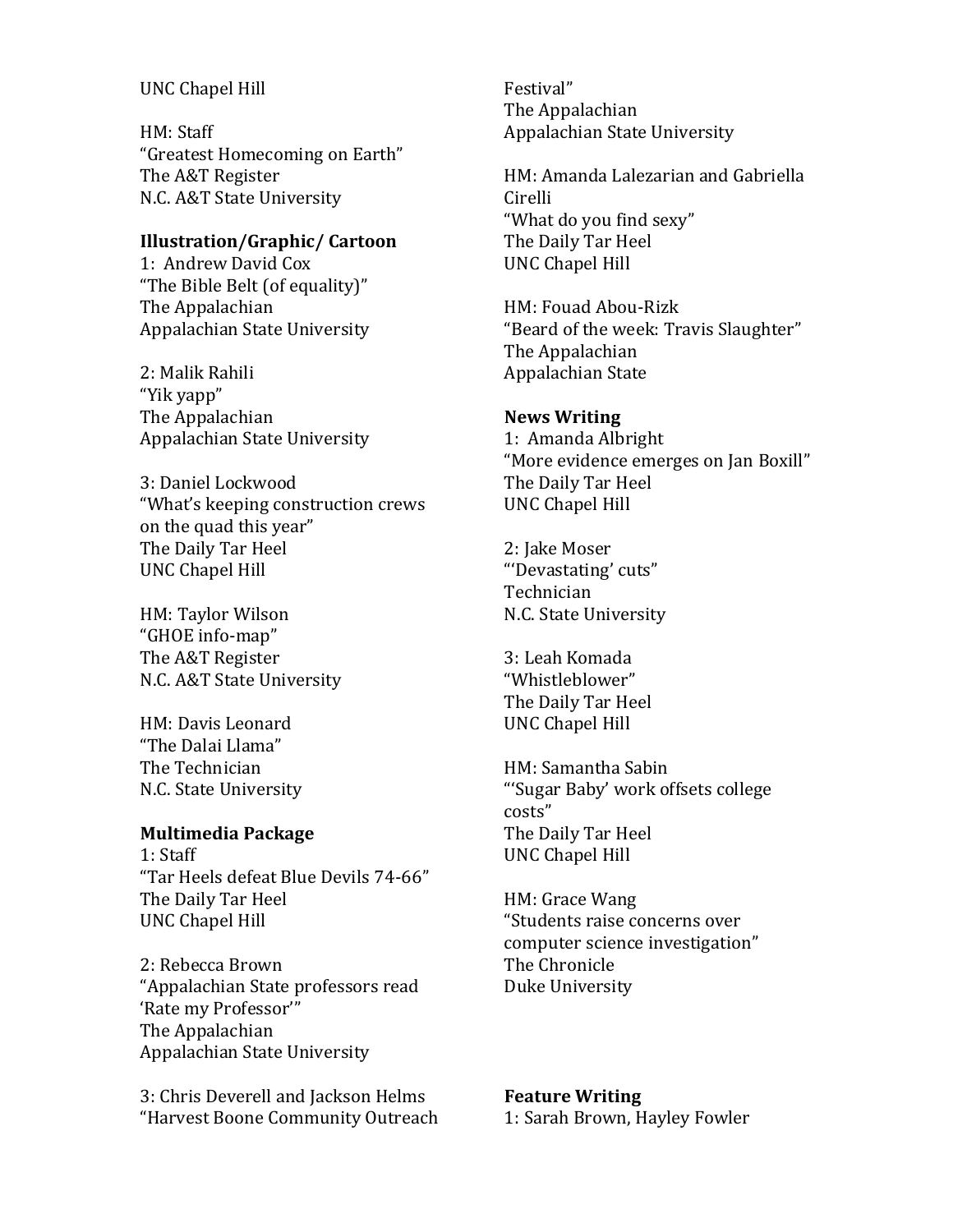"A different majority" The Daily Tar Heel UNC Chapel Hill

2: Laci Ollison "Historically black: closed or underfunded" The A&T Register N.C. A&T State University

3: Meg Garner "For Rogers Road, a fresh start" The Daily Tar Heel UNC Chapel Hill

HM: Caroline Leland "Not wanting for waste" The Daily Tar Heel UNC Chapel Hill

HM: Katie Fernelius "Portrait of a porn star" The Chronicle Duke University

### **Sports Writing**

1: Danielle Herman "Finding a healthy pace" The Daily Tar Heel UNC Chapel Hill

2: Dylan Howlett "A coach, a stranger and the other end of the rope" The Daily Tar Heel UNC Chapel Hill

3: Brian Wudkwych "Owls rain on Pirate parade" The East Carolinian East Carolina University

HM: Luke Nadkarni "Wolfpack fans need to grow up" Technician N.C. State University

HM: Kayla May

"Filling some big shoes" The Appalachian Appalachian State University

# **Opinion Writing**

1: Jenny Surane "Hold power up to the light" The Daily Tar Heel UNC Chapel Hill

2: Shelby Ivey Christie "White privilege: why women like Lena Dunham and the Kardashians get away with so much" The A&T Register N.C. A&T State University

3: Editorial Board "An unfair burden" The Daily Tar Heel UNC Chapel Hill

HM: Nicky Vaught "We can do more" Technician N.C. State University

HM: Editorial Board "We request an open search for the University's next chancellor" The Appalachian Appalachian State University

Literary Magazines **Best of Show** 1: Sanskrit UNC Charlotte 2: The Peel Appalachian State 3: Rebel 56 East Carolina University 4: Windhover N.C. State University

## **Poetry**

1: Amelia Gage "Trigger Warning"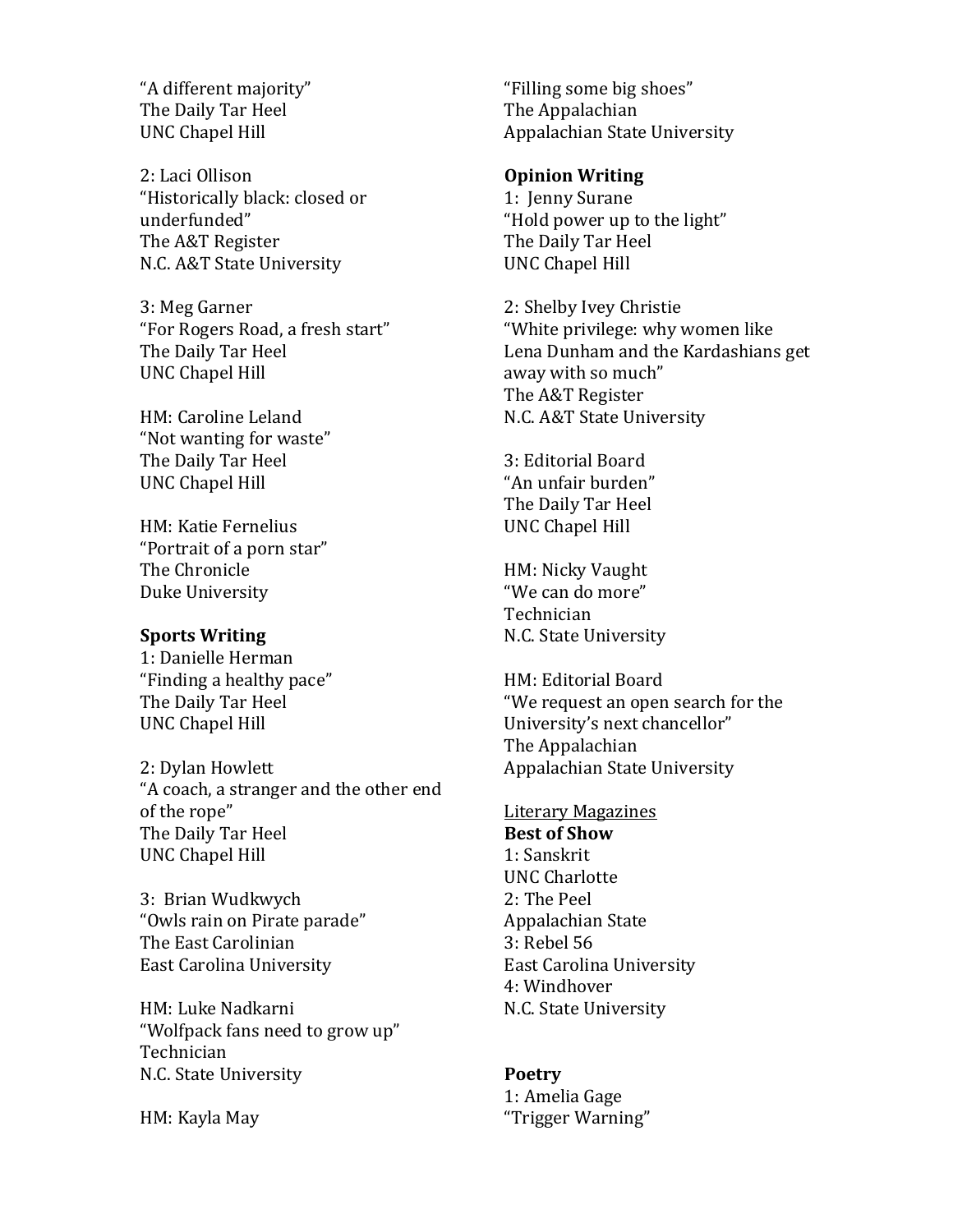Rebel 56 East Carolina University

2: Jon Dwyer "Finnigan" The Peel Appalachian State

3: Erica Brown "LGBT" Windhover N.C. State University

HM: Alex Rodriguez "Corupedium" Rebel 56 East Carolina University

HM: Evan Gray "Cross-Modal Connectivity Within the Occipital Cortex" The Peel Appalachian State

#### **Nonfiction**

1: Sierra Brown "Comfortable as I am" Expressions East Carolina University

2: Robert Layman "On the Way to Get Lumber, Two Months Before Their Divorce" The Peel Appalachian State University

3: Erika Dietrick "Mas Despacio, Por Favor" Rebel 56 East Carolina University

HM: Seabastian Jones "On Ferguson" Expressions East Carolina University

HM: Puja Patel "Overcoming the Social Stigma" Expressions East Carolina University

**Fiction** 1: Stephanie Estep "Mom's Story The Peel Appalachian State University

2: Matthew Staton "Nuclear Man" The Peel Appalachian State University

3: Jack King "Fractured" Sanskrit UNC Charlotte

HM: Austin Evans "An End to a Mean" Windhover N.C. State University

HM: Jon Epstein "The Ride Home From Juvenile Hall" Sanskrit UNC Charlotte

#### **Photography/ Art**

1: Katie West "A Day as a Muslim Woman" Expressions East Carolina University

2: Gena Murfin "Astriction" The Peel Appalachian State University

3: Brittany Speight "Spoiled Rotten" Rebel 56 East Carolina University

HM: Cindy Bonilla "We Were Exhausted and Utterly Hopeless"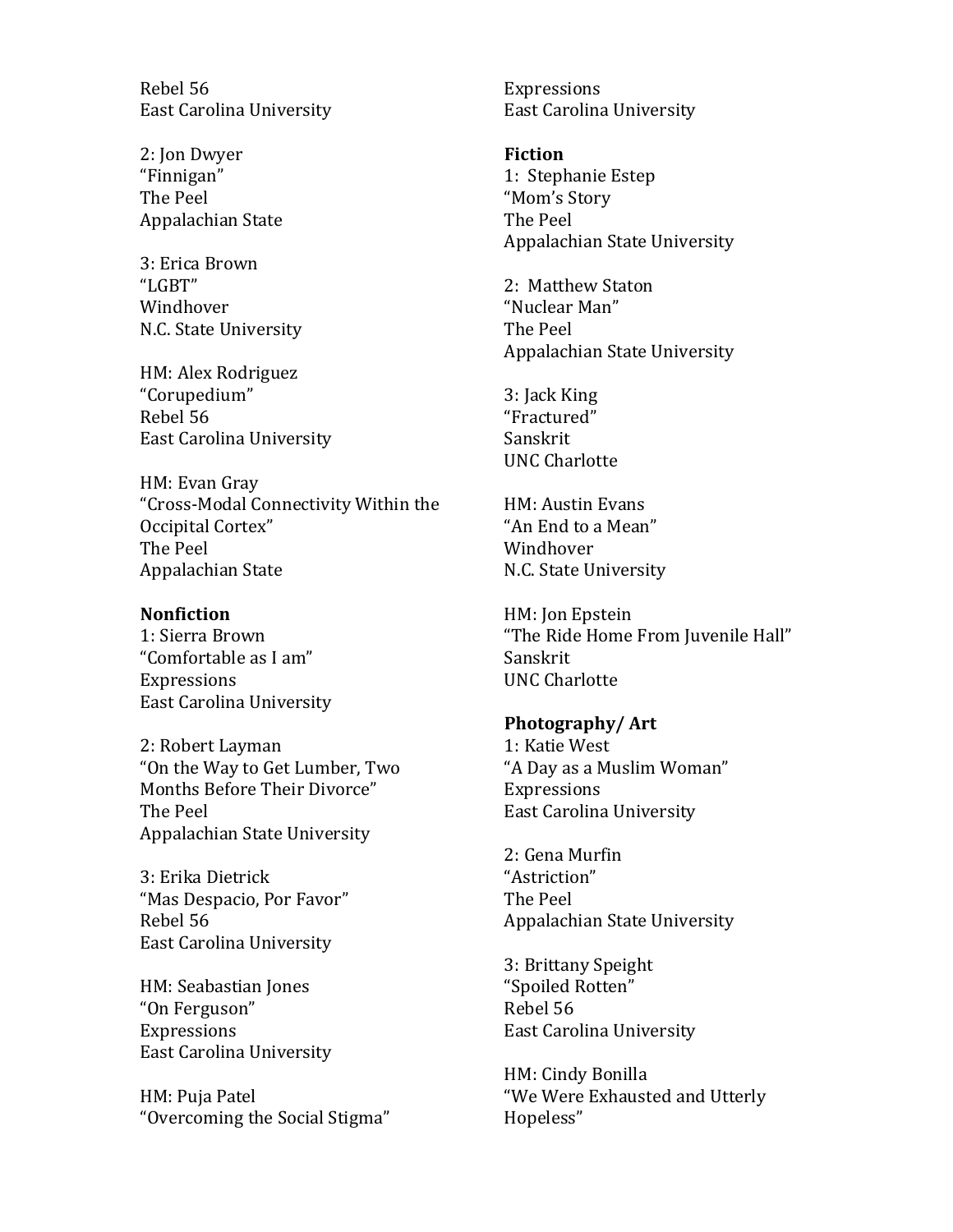Sanskrit UNC Charlotte

HM: Charlie Harless "Sunrise Greets the Sahara" Windhover N.C. State University

#### **Two-Page Spread**

1: Staff 4-5 The Peel Appalachian State University

2: Adrian Parhamovich 120-121 Rebel 56 East Carolina University

3: Nan Lopata 92-93 Rebel 56 East Carolina University

HM: Stephanie Alonzo and Jerrad Stone 56-57 Sanskrit UNC Charlotte

HM: Jasmin Balcazar-Romero 8-9 Expressions East Carolina University

Yearbook **Best of Show** 1: Agromeck N.C. State University

2: Buccaneer East Carolina University

3:Pine Burr Campbell University

4: Ayantee N.C. A&T State University

### **Student Life Copy**

1: Nikki Stoudt "Smart eating" Agromeck N.C. State University

2: Christina Dawkins "Spring into UNCP" Indianhead UNC Pembroke

3: Liz Moomey "Funding the future" Agromeck N.C. State University

HM: Robert Hamilton "Cinderella Braves" Indianhead UNC Pembroke

HM: Nayo Tabron "Jitney play" Ayantee N.C. A&T State University

### **Sports Copy**

1: Breanna Pighet "Record season" Indianhead UNC Pembroke

2: Ashley Nichol "A head in the game" Indianhead UNC Pembroke

3: Liz Moomey "State of flux" Agromeck N.C. State University

HM: Jonathon Stout "Packing for Omaha" Agromeck N.C. State University